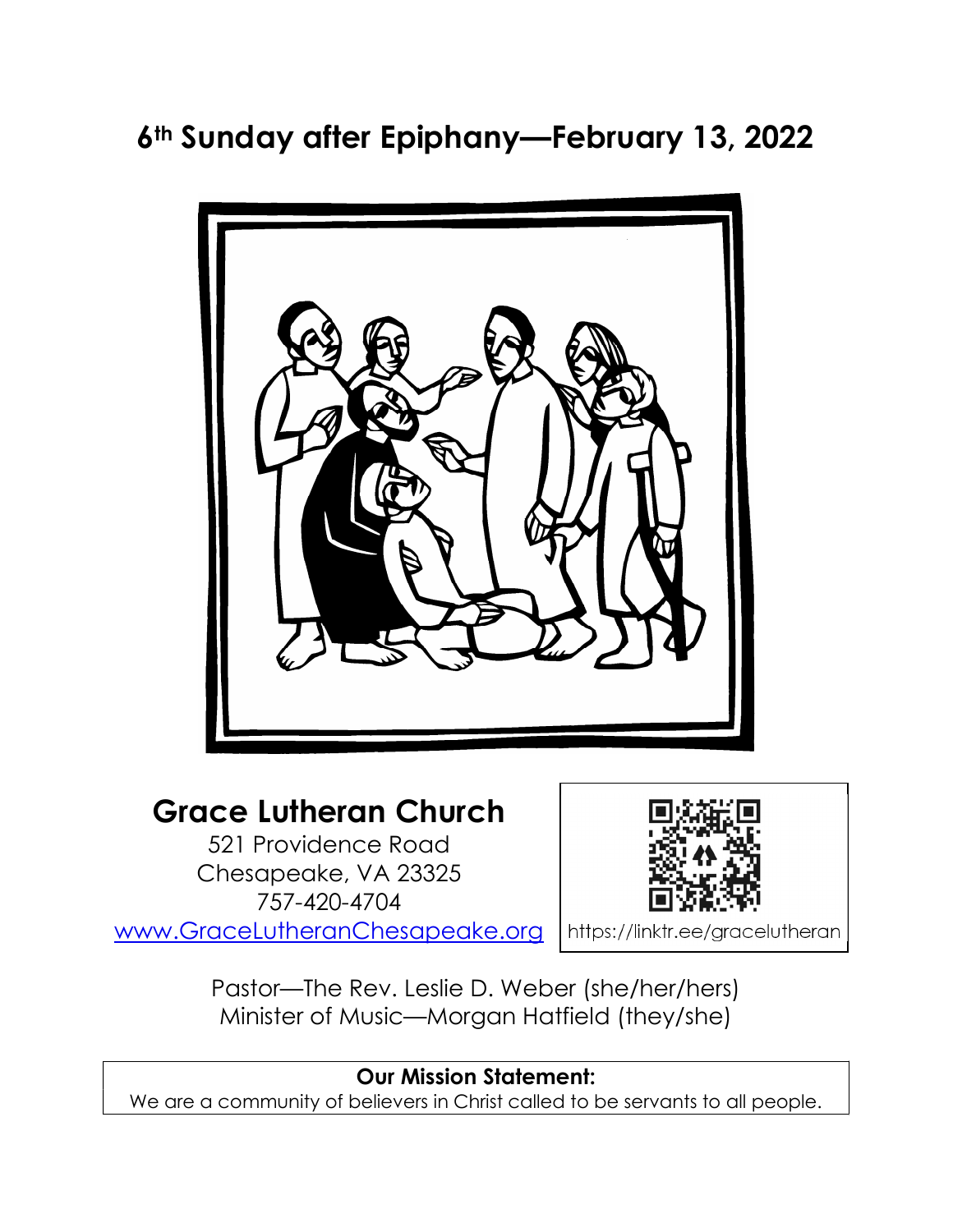Page numbers (p.) are in front half of the hymnal. Hymn numbers (#) are in back half of the hymnal. Everyone is invited to join in **bolded responses.** + Please stand as you are able.

#### + Gathering +

The Holy Spirit calls us together as the people of God.

#### Praise & Worship see insert and the set of the seeding of the seeding seeding and seeding and seeding and seeding seeding and seeding and seeding and seeding and seeding and seeding and seeding and seeding and seeding and

#### + Confession and Forgiveness

Blessed be the holy Trinity,  $\pm$  one God, who creates us, redeems us, and calls us by name. **Amen.** 

Let us confess our sinfulness before God and one another.

#### Silence is kept for reflection.

Most merciful God, we confess that we have sinned against you and your beloved children. We have turned our faces away from your glory when it did not appear as we expected. We have rejected your word when it made us confront ourselves. We have failed to show hospitality to those you called us to welcome. Accept our repentance for the things we have done and the things we have left undone. For the sake of Jesus Christ, have mercy on us. Forgive us and lead us, that we may bathe in the glory of your Son born among us, and reflect your love for all creation. Amen.

Rejoice in this good news: In  $\pm$  Christ Jesus, your sins are forgiven. You are descendants of the Most High, adopted into the household of Christ, and inheritors of eternal life. Live as freed and forgiven children of God. **Amen.** 

| + Gathering Song    | ELW #754                          |
|---------------------|-----------------------------------|
| + Greeting          | E <sub>L</sub> W <sub>D.147</sub> |
| + Prayer of the Day | ELW p.24                          |

+ Word +

God speaks to us in scripture reading, preaching, and song.

**First Reading The Exercise Security Contracts Contracts First Reading Telecommunity Contracts According to According Telecommunity Contracts According to According the United States of the According Telecommunity Contract Psalm 1** ELW #1 Second Reading 15:12-20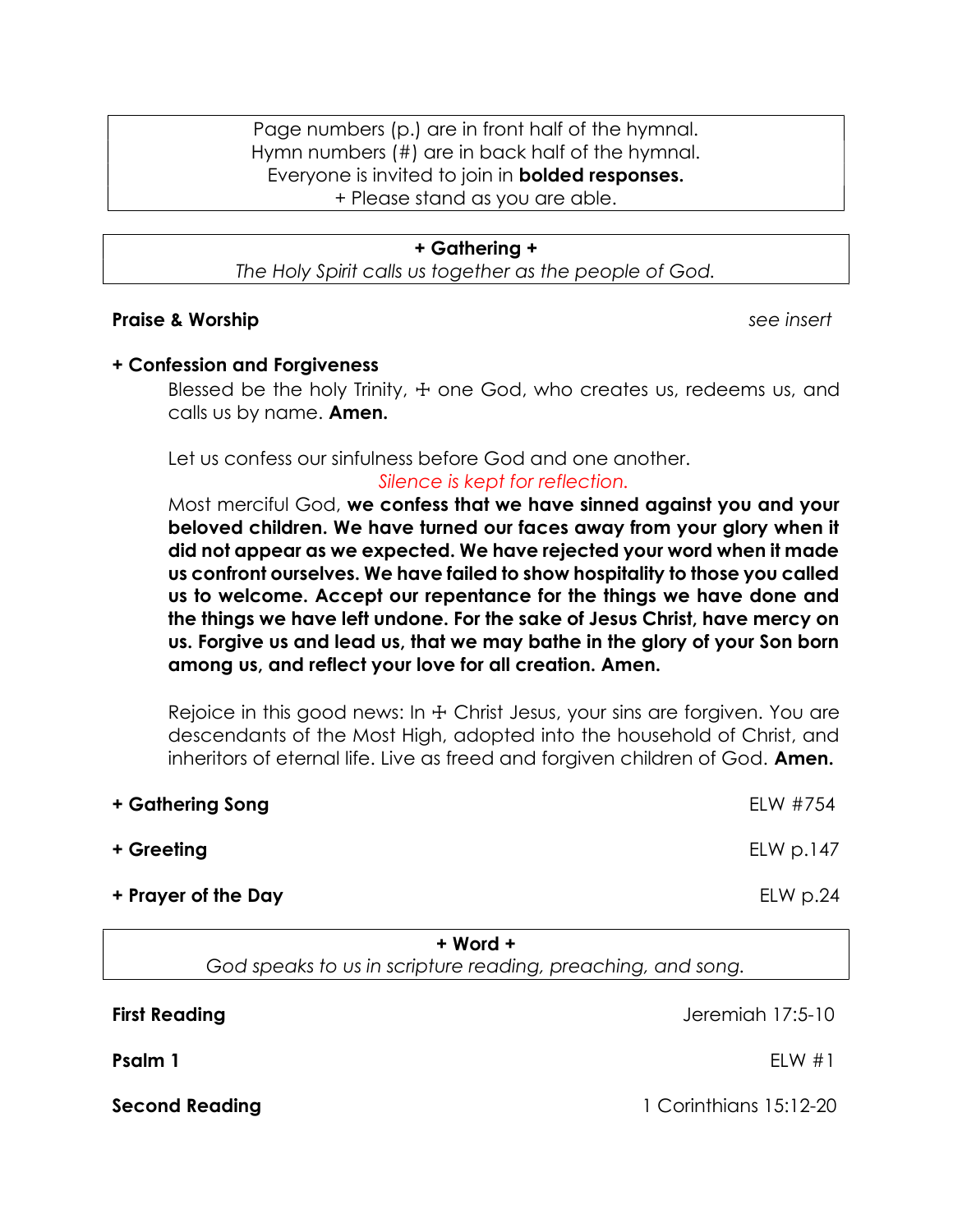| + Gospel Acclamation            | $EL$ p.151                     |
|---------------------------------|--------------------------------|
| + Gospel Reading                | Luke 6:17-26                   |
| Young at Heart Message & Sermon | The Rev. Leslie D. Weber       |
| + Song of the Day               | ELW#479                        |
| + Apostles' Creed               | ELW p.105                      |
| + Prayers of Intercession       | God of grace, hear our prayer. |
| + Peace                         |                                |

+Meal+ God feeds us with the presence of Jesus Christ.

#### **Offering**

Thank you for supporting the mission of the church as you are able! Electronic donations can be made at https://tithe.ly/give\_new/www/#/tithely/give-onetime/475611. Checks can be also be sent to church: 521 Providence Rd, Chesapeake, VA 23325



### + Offering Prayer

- + Great Thanksgiving entitled by the ELW p.152
- + Thanksgiving at the Table
- + Lord's Prayer (sins) ELW p.154

#### **Communion**

Come to God's table. There is a place for you and enough for all.

Where possible, commune one another saying "the body of Christ, given for you" and "the blood of Christ, shed for you."